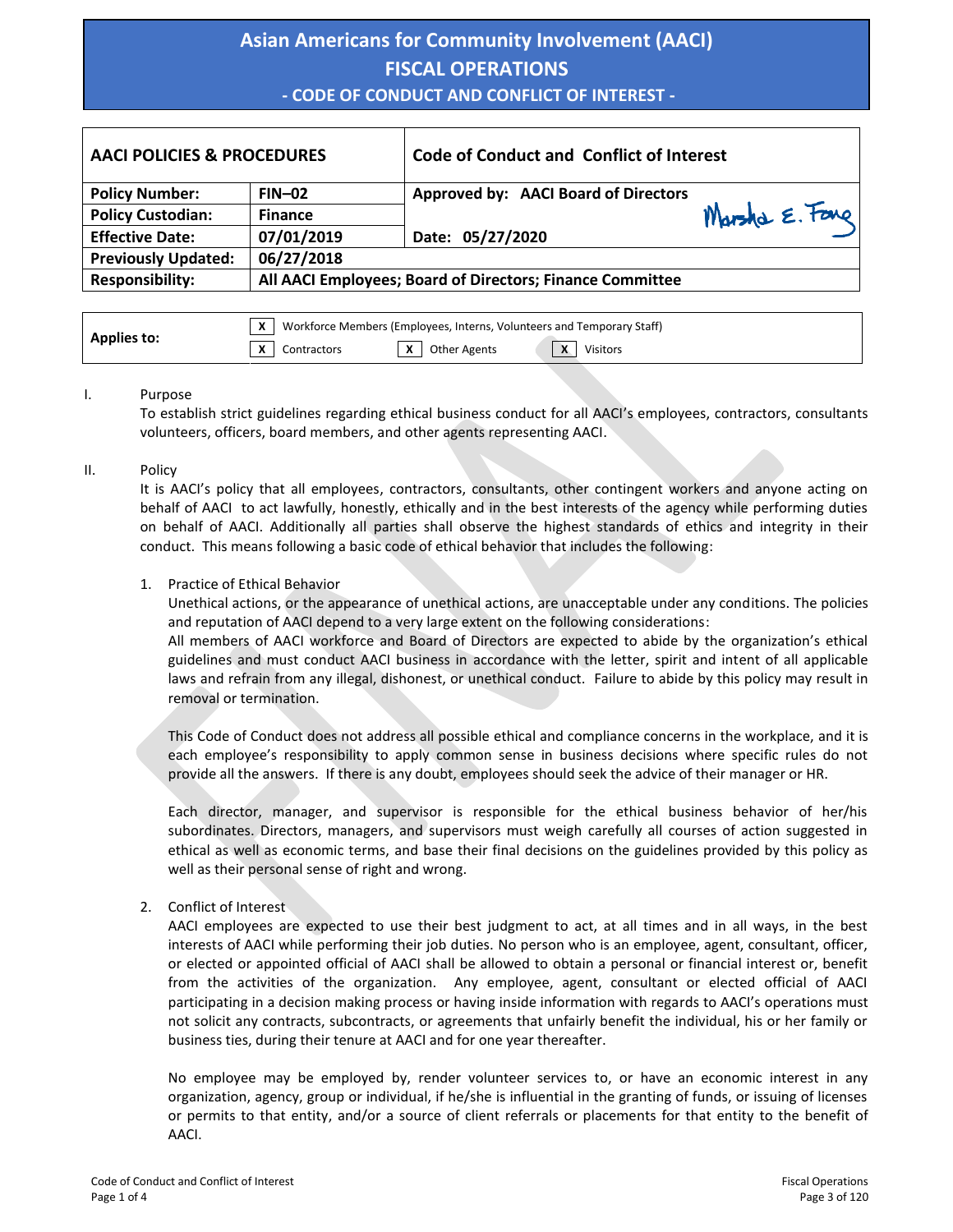Participation by individuals who are also participants under the program in policy or decision making does not constitute a conflict of interest. In certain situations, AACI may request in writing to the federal funding agency to grant an exception to the conflict of interest provisions stated in the paragraph above. The federal agency may determine on a case-by-case basis whether the exception serves to further the purposes of the program and the effective and efficient administration of the organization's project. Any exception will be considered only after AACI has provided the opinion of its legal counsel in writing stating that the interest for which the exception is sought would not violate State or local law.

AACI recognizes that employees may seek additional employment during off hours, but expects, in these cases, that any outside employment will not affect job performance, work hours, scheduling, or otherwise adversely affect the employee's ability to effectively perform his or her duties. Any conflicts of interest should be reported to the manager or HR. Failure to adhere to this policy may result in disciplinary action, up to and including termination.

Senior executives and members of the Board of Directors shall also disclose any affiliated party that they may have a financial interest in, which will be used by AACI to monitor and identify any potential conflicts of interest. If transactions are entered into, such transactions are reviewed and approved by the Board of Directors or its delegated committee, and included in its financial reports.

Employees are also discouraged from accepting any personal gratuities from funders, vendors, or partners. Occasionally, AACI will receive donated tickets to games or special events which are for the benefit of AACI's employees and are distributed by RD in an equitable manner. All such donations should be sent to RD for reporting and distributing.

## 3. Compliance with Laws, Regulations and AACI Policies

AACI does not tolerate the willful violation or circumvention of any federal, state, local, or foreign law by an employee during the course of that person's employment; nor does the AACI tolerate the disregard or circumvention of AACI policy or engagement in unscrupulous dealings. Employees should not attempt to accomplish by indirect means, through agents or intermediaries, that which is directly forbidden.

Implementation of the provisions of this policy is one of the standards by which the performance of all levels of employees will be measured.

Employees have a responsibility to safeguard data and information privacy in accordance with applicable law and contracts, and internal work rules. Employees should access, use, share, transfer and retain any data or information only for legitimate business purposes.

## 4. Disciplinary Action

Failure to comply with the standards contained in this policy will result in disciplinary action that may include termination, referral for criminal prosecution, and reimbursement to the AACI or to the funder, for any loss or damage resulting from the violation. As with all matters involving disciplinary action, principles of fairness will apply. Any employee charged with a violation of this policy will be afforded an opportunity to explain her/his actions before disciplinary action is taken. Disciplinary action will be taken:

- a. Against any employee who authorizes or participates directly in actions that are a violation of this policy.
- b. Against any employee who has deliberately failed to report a violation or deliberately withheld relevant and material information concerning a violation of this policy.
- c. Against any director, manager or supervisor who attempts to retaliate, directly or indirectly, or encourages others to do so, against any employee who reports a violation of this policy.
- d. Any contractor, consultant or other agents who authorizes or participates directly in actions that are a violation of this policy.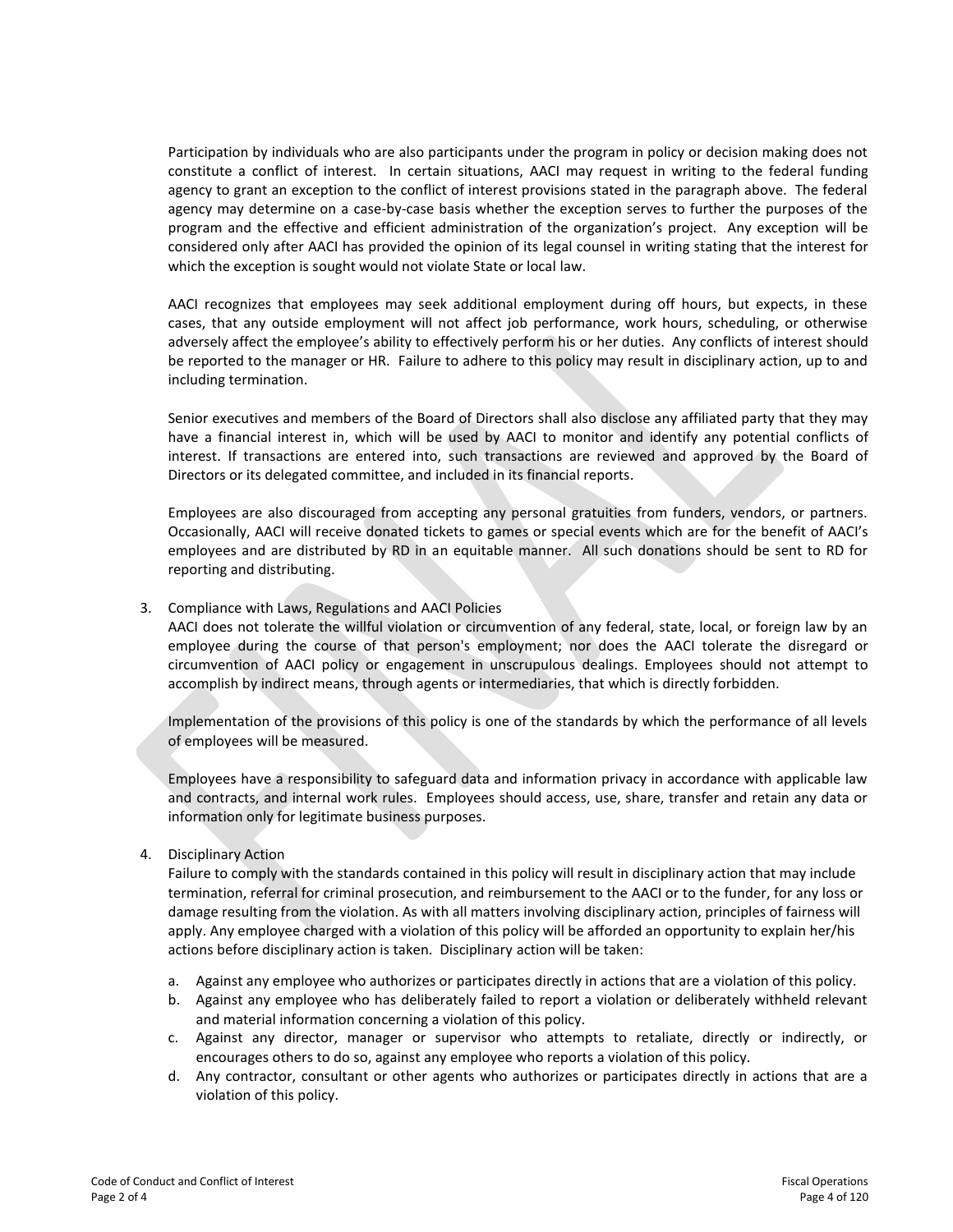## 5. Fraud Policy

This applies to any fraud or suspected fraud involving employees, officers or directors, as well as members, vendors, consultants, contractors, funding sources and/or any other parties with a business relationship with AACI. Any investigative activity required will be conducted without regard to the suspected wrongdoer's length of service, position/title, or relationship with AACI. Fraud is defined as the intentional, false representation or concealment of a material fact for the purpose of inducing another to act upon it to his or her injury.

a. Responsibility

Management is responsible for the detection and prevention of fraud, misappropriations, and other irregularities. Each member of the management team will be familiar with the types of improprieties that might occur within his or her area of responsibility, and be alert for any indication of irregularity. They are also responsible for the communication of this policy and expectations of their team members. Any fraud that is detected or suspected must be reported immediately to the Chief Financial Officer or, alternatively, to the Chair of the AACI Finance Committee, who coordinates all investigations.

## b. Actions Constituting Fraud

The terms fraud, defalcation, misappropriation, and other fiscal irregularities refer to, but are not limited to the following:

- i. Any dishonest or fraudulent act
- ii. Forgery or alteration of any document or account belonging to AACI
- iii. Forgery or alteration of a check, bank draft, or any other financial document
- iv. Misappropriation of funds, securities, supplies, equipment, or other assets of AACI
- v. Impropriety in the handling or reporting of money or financial transactions
- vi. Disclosing confidential and proprietary information to outside parties
- vii. Accepting or seeking anything of material value from contractors, vendors, or persons providing goods or services to AACI other than promotional items of insignificant value.
- viii. Destruction, removal or inappropriate use of records, furniture, fixtures, and equipment
- ix. Any similar or related irregularity

## c. Other Irregularities

Irregularities concerning an employee's moral, ethical, or behavioral conduct should be resolved by the departmental management and the Human Resources Department. If there is a question as to whether an action constitutes fraud, contact the Chief Financial Officer or the Chair of the Finance Committee for guidance.

## d. Investigation Responsibilities

The Finance Committee has the primary responsibility for the investigation of all suspected fraudulent acts as defined in the policy. The Finance Committee may utilize whatever internal and/or external resources it considers necessary in conducting an investigation. If an investigation substantiates that fraudulent activities have occurred, the Finance Committee will issue reports to appropriate designated personnel and, if appropriate, to the AACI Board of Directors and/or the Executive Committee.